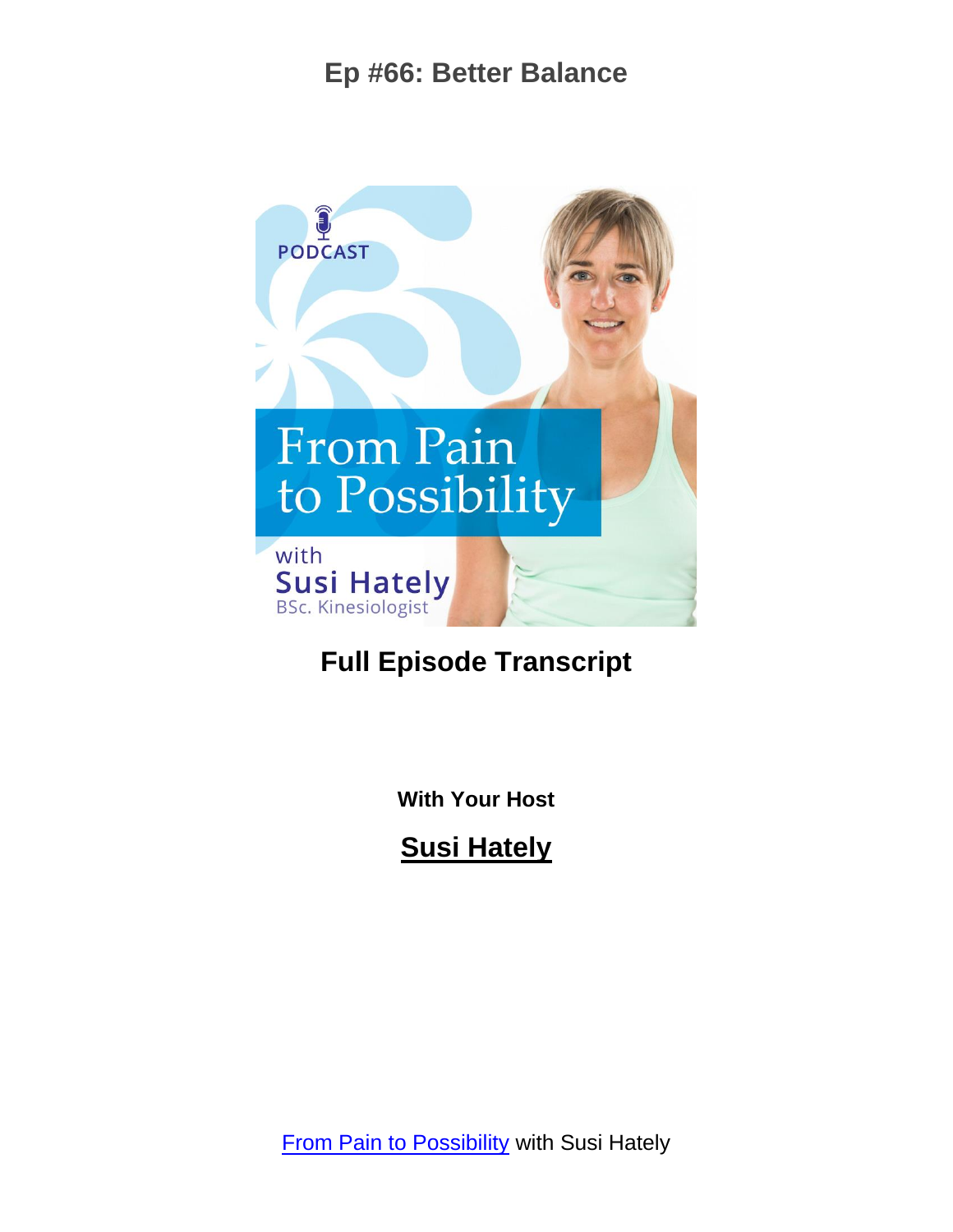**Male Announcer:** You're listening to *From Pain to Possibility* with Susi Hately. You will hear Susi's best ideas on how to reduce or even eradicate your pain and learn how to listen to your body when it whispers so you don't have to hear it scream. And now here's your host, Susi Hately.

Welcome to *From Pain to Possibility*. With this episode I want to dig into better balance, particularly for when we get into our 60s, 70s, and 80s. Whenever I get into speaking about this and speaking about my older clientele, I often like to begin speaking about my dad and what my dad taught me.

My dad lived until 88 years of age and he passed away in January of 2020. Now, what was remarkable about my dad is that he just innately knew what he wanted. I sometimes chuckle when I say he was a dude in his 80s. And so there was a lot of unawareness that he had, which was typical for people within that generation.

But there was also something that he just innately knew. Like he knew that he wanted to stay as mobile and as strong as he could. He wanted to be independent. He wanted to stay in the apartment that he began to rent after selling the family home when he was 80, I think, is when he moved. But the point being is that he got into yoga at 79.

And it was myself and my husband Stu that brought him to his first yoga class. But he had such great benefit from the experience and how his legs felt so much younger, he actually told me in an email his legs felt 25 years younger, that he continued to go to yoga class on his own week after week after week.

Simply doing the restorative classes that were offered there. But he became a bit of a fixture at that studio. To the point that when he passed away, we actually heard from a number of people from the studio and the instructors that taught him.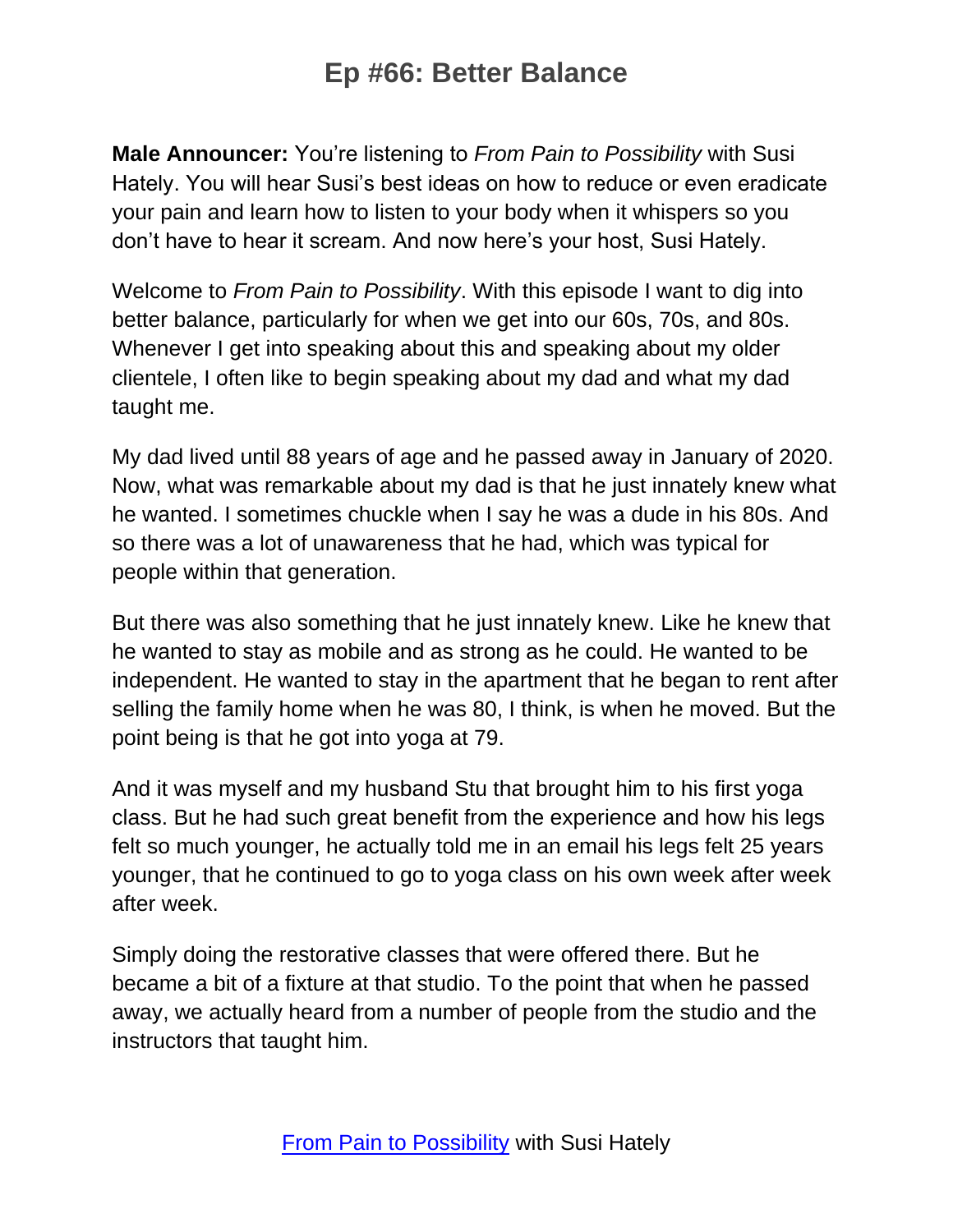But the point being is that it's amazing how much can change and how much one can maintain as one moves up into those decades of their life. And I find it really quite striking, because even when I first began teaching, and I was in my late 20s when I formally started teaching yoga, most of my clients were older than me. Most of them were in their 50s, and their 60s, and their 70s, even back then.

And what really struck me is that through my work as a kinesiologist at university, I had learned that the older we got, the more decrepit we become, and that it takes a lot longer to get better when we're older. And yet what I saw over and over and over again back, oh gosh, that's almost 25 years ago or so, I didn't see that happening.

It was quite striking because what I actually saw is the older that my client was, the faster they got better. And it was one of those gobsmacking moments where I'm thinking, "What's going on here? The evidence in my practice is not meeting or matching what it was that I learned at school."

Then what I began to understand is a couple of things. First of all, yes, there are things that are slower, obviously, as we get older, we know that to be true. But there are these other components around the desire for quality of life. The recognition that people are in the second half of their life and they want to live it well. There is a motivation towards independence. There's less of a need to go fast. There's just a different mindset. There's a different interest.

Even for myself, who I am now 50, which still stuns me a little bit, is I just recognize that when I notice something, when I noticed a little nudge or a niggle inside of me, I'm more apt to address it faster now at 50 than I was when I was 30 or 35.

So there's just something that is there that when we give ourselves the stimulus that we need, which is really my mantra no matter what age you are. But when you meet yourself where you're at and you give the stimulus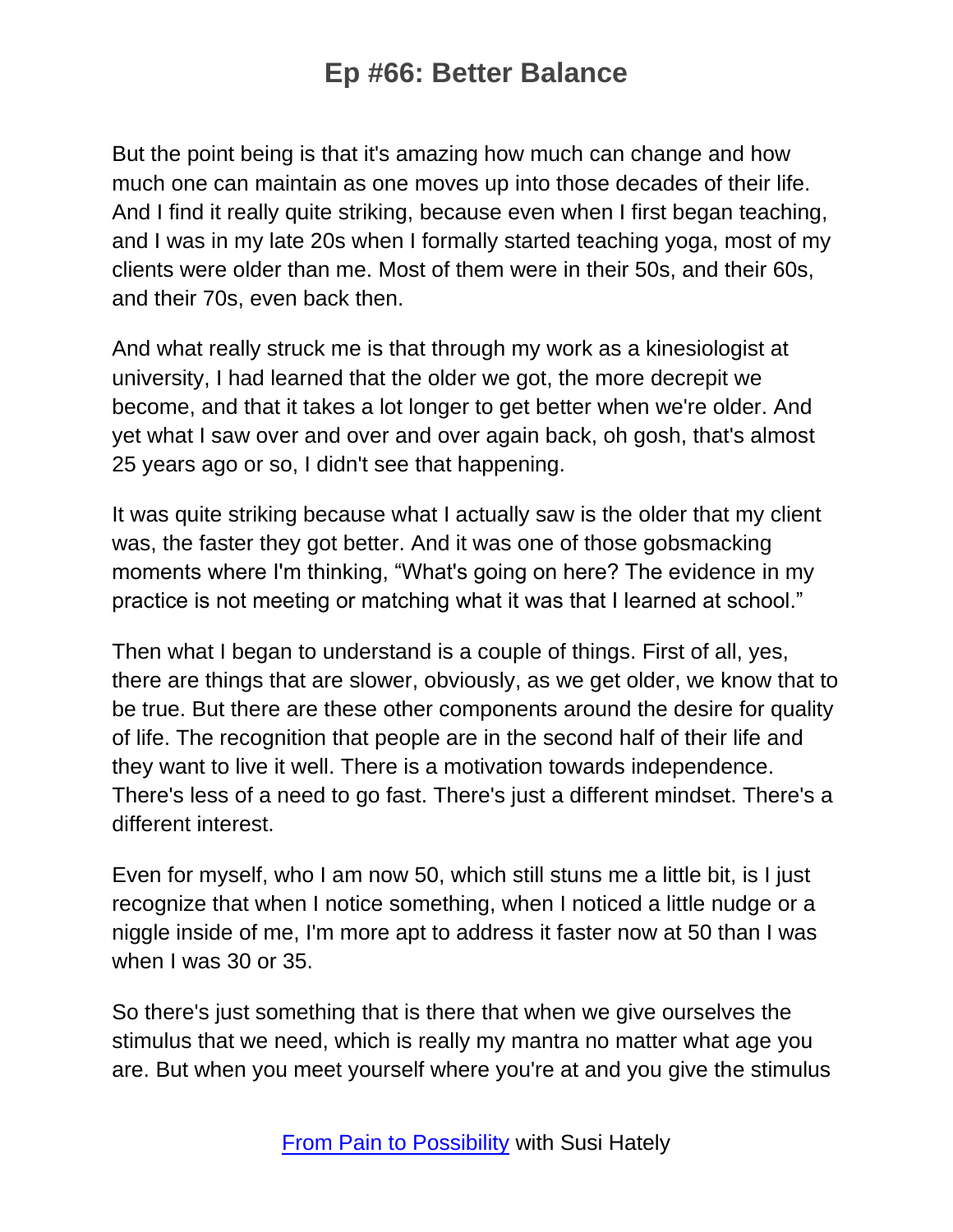that you need, it's pretty remarkable what can happen functionally with our system. So things can change.

And I think the last piece that's really important about what I learned about my schooling, is that a lot of the research back then, we didn't do a lot of it on older people. But the research that was done was done where most older people hung out, which were back then we called them long term care facilities. And most people in long term care facilities, they weren't that able bodied.

We saw them in their state, that's what was being measured. And when we gave them some basic activity, we actually saw a great improvement. But now what's becoming very interesting is there's so much more research being done on what we consider to be the older adult. To the point where it's very clear that age does not matter.

To the point now that the older adult programming that I'm now offering, I've changed the name to Your Age Does Not Matter. Because what I'm seeing over and over again with my clientele is that there is significant shifts that can make. Tissue can change, no matter your age.

And I sort of now want to get on top of the mountaintop and scream that out loud to people. Or I could just speak it softly, I realize. But the point is, is that it's just interesting what the reality is.

Now, I think part of that, of what starts to happen is I think this is starting to shift a little bit within the way that we think. But we often think that when there's an owie or a pain or a strain, that there's something wrong in our tissue. And it's been well shown that sometimes that's not the case. That there might be an owie or a strain, and how we interpret that owie or strain is in our brain.

And how our brain interprets it, meaning how we think about it, what our opinions are about it, and if we feel threatened by it, then how we're going to experience it is a little bit more like, "Oh my god, there's a problem here."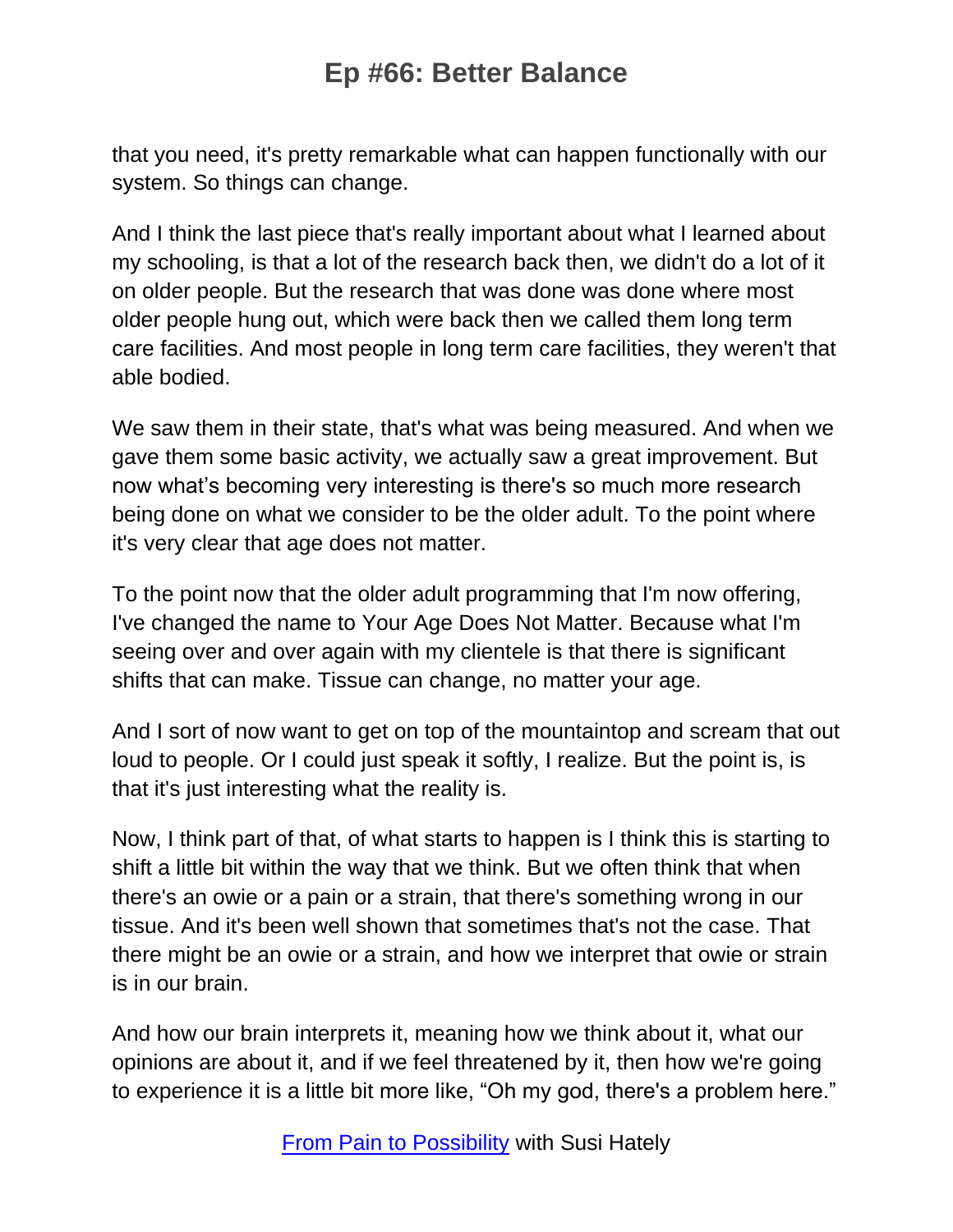And if we're not so threatened by it then we're going to experience it like, "Oh well, not a big deal." And how we experience it changes.

Now, the opinion that we have about it isn't right or wrong. The key of this to note is that how we're experiencing it with our opinion is more about what elevates or reduces the experience that we have, not that there's tissue damage. But what I want to emphasize there that's also important is it doesn't mean there's something not wrong.

Not that wrong is bad either, but that if there is an owie or a strain, that there is a message being delivered to say, "Hey, pay attention." It could be a yellow light, it could be an orange light. We don't need to wait for tissue to be damaged to then start doing something.

I realize, and this might sound bad, but I realize that that's generally what happens in the medical model. That what physicians are really, really awesome at is when things get to a screaming level and their scans can pick something up. We don't need to wait till that point. We can actually trust our own inner wisdom, what I call our own inner authority, and then address what needs to be addressed.

And I think that is one thing my dad really showed me, is that even though I wouldn't have called him the most aware bear in the group, he was aware enough based off of what he wanted in his life. And that if he felt better with his legs, he was going to darn well do the things that made him feel better in his legs.

And so that was what became very interesting watching him and watching him navigate the 70s and the 80s. Now, one thing that he did say to me when he turned 80 was he said, "You know, Susi, you know what's different between 70 and 80? You've got to work so much harder at 80 because life just is catching up to you."

I'm not sure he used the word entropy, but basically, he said you've really got to stay on it every day or life just starts to nip at your heels a bit. Where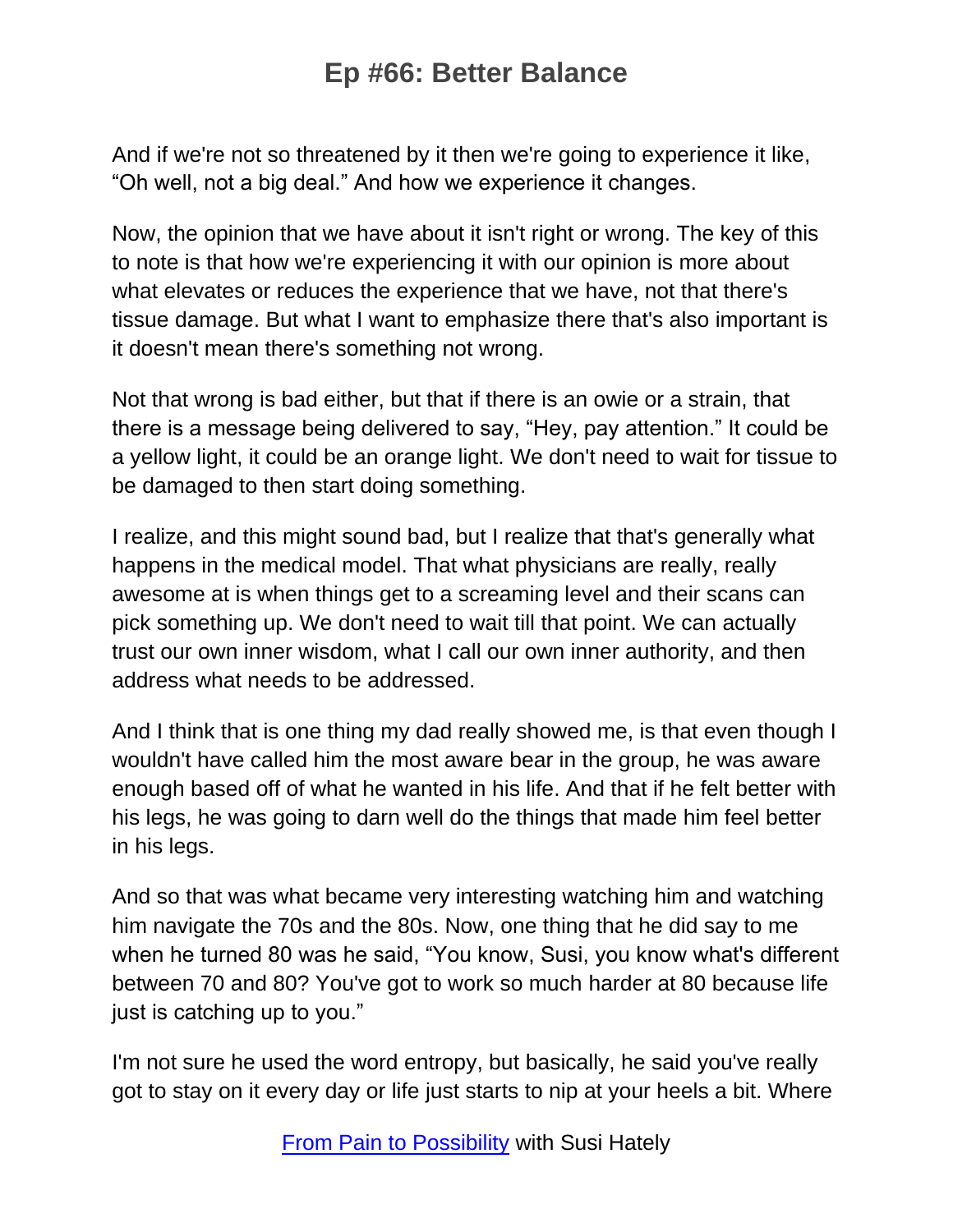at 70 he could easily keep up, he could match the pace of life, where at 80 it was a bit more difficult. He really had to stick with it. So it becomes really curious.

And so when I think about my clientele and most of the people who come to do work with me, most of them are at that place and they want to maintain. Not even maintain, they want to continue working on themselves.

They've been, for the most part, people who've been interested in yoga for a period of time. They've been active. They may have had some tissue damage over the course of their life and they've worked with it, and mitigated it, managed it. Some of them have compensated really, really well. Others of them, their compensations have caught up to them.

I've worked with people who have hip issues and have needed to have hip replacements and knee replacements, both partial and full. I've had people who have plantar fasciitis and back pain and disc protrusions and all sorts of stuff. And the one thing that's consistent amongst all of them is when they started to reduce their compensations, they started to feel better, move better.

And I've got one person right now who is working at becoming a competitive pickleball player. Another one who's got these big ideas for herself around what she's going to hike. And another one who is working on improving her cycling. And at each time there have been moments with each of them who are like, "Oh boy, you know, I am this age."

And then it's noticing they're thinking about their age. And then I'm watching them and I'm working with their body. And then something opens up and they feel bad and they're like, "Hey, you know what? This is the actually pretty good."

So it's not that they have clear thinking all of the time around, "I can do this, I can do this." Like all of us at any age there can be doubt, there can be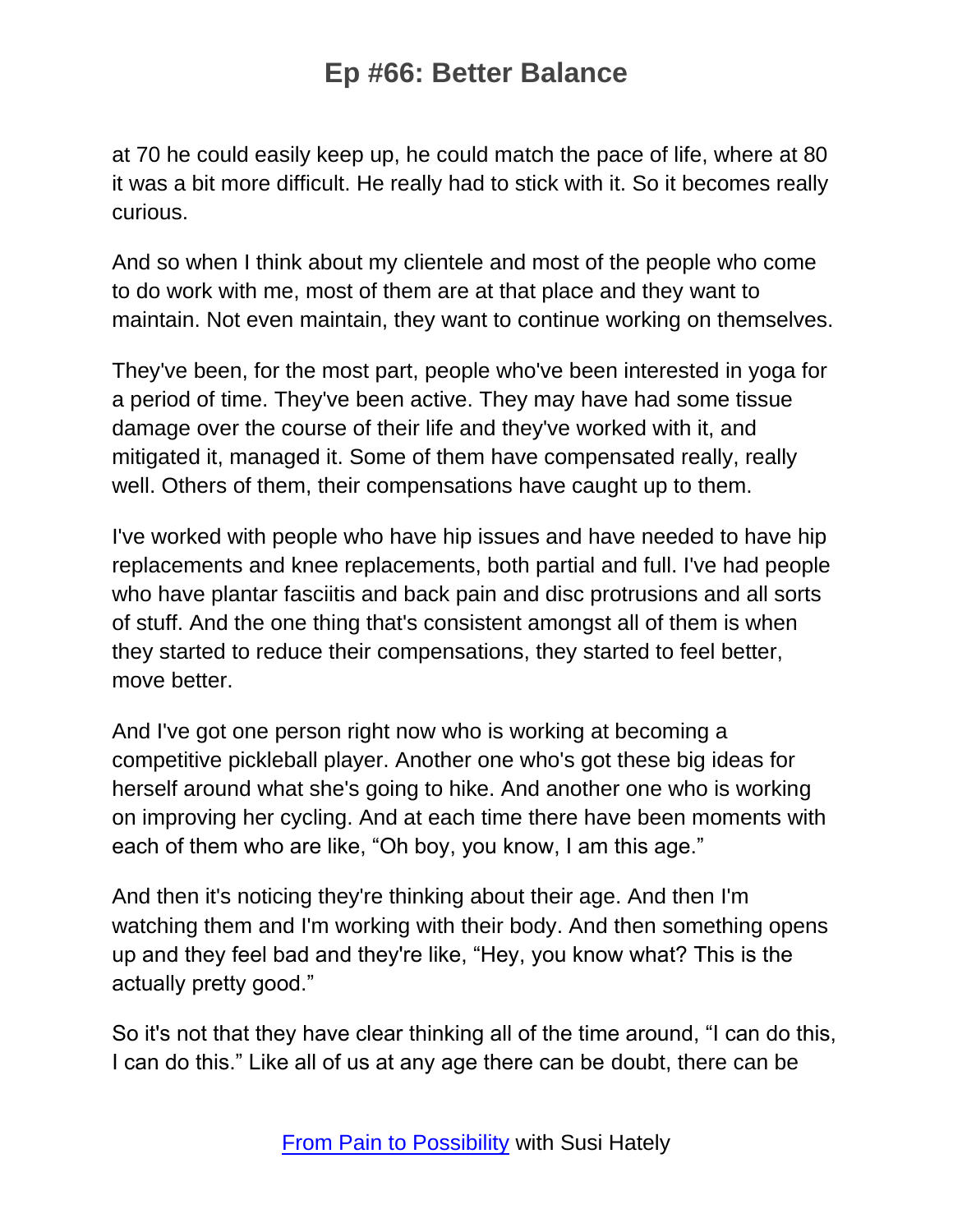concern. But when they start to move in a really specific way and they start to tune in with awareness and clarity, there's a lot that's possible.

And this pertains also to balance. And a lot of time when we think about balance, we think about standing on one leg. That is what balance is for a lot of trainers and what I see of what's available for people over 60 is working on balance, get into tree pose, get into warrior three. There's a lot of focus on that.

And while that's very important for balance, being on one foot, for sure, that's not really where I start. And when I run my Better Balance program, people are often surprised when I don't begin there, to the point of like, "Why are you starting so slowly?" Because there's a really important fundamental key that's necessary to improve balance. And that is you need to have great biomechanics.

You need to have the component pieces that are going to enable you to even stand on one leg. And those component pieces have to do with what your stability is like. What your mobility is like. Can you even feel the bottom of your foot? What's that plantar fasciitis like on the bottom of your foot? That's going to impact your ability to bear load through that whole leg.

So there's those pieces that become really important in terms of focusing your awareness on what's going on mechanically in your body. It's so, so, so important. And what's great is it pertains to any type of work that you've had done around hip replacements or knee replacements, any sort of back pain or piriformis syndrome, any foot stuff, because foot stuff can just start to escalate in a big way as we get older.

So when you can really understand how your body parts are interrelating, then you start to kind of tune more into those owies and those strains where there isn't specific tissue damage. But there are functional issues that when you improve those functional issues like muscle imbalances, or compensation patterns, you just bear load better, your posture improves, how you embody your structure improves, and you stand taller. And you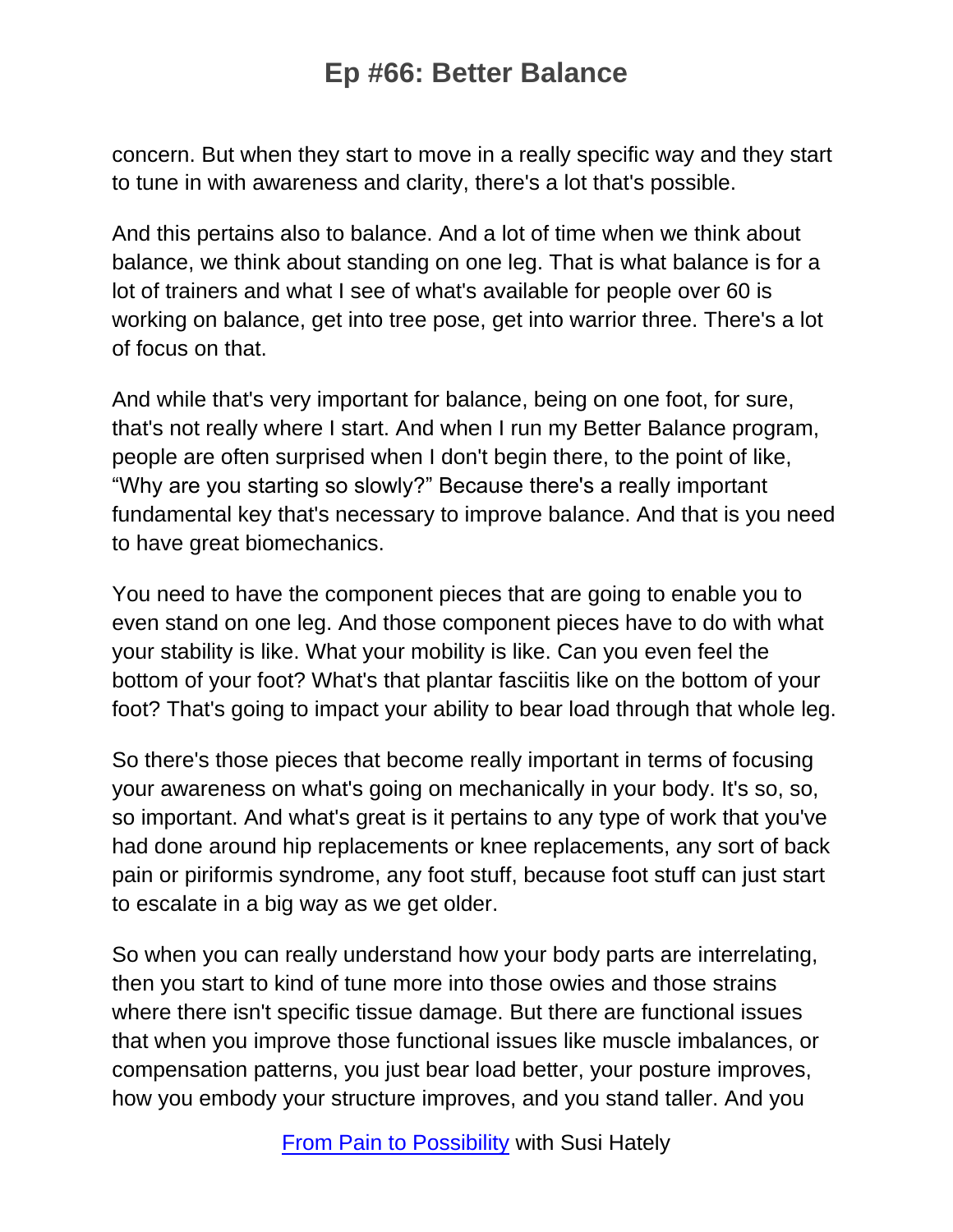stand more perpendicular between heaven and earth. Which is just inherently more efficient and more effortless, and you start to feel better.

And it's funny, when I've had older folks in my certification program it becomes so interesting because we're seeing each other very, very regularly and I'm taking them through exercises. And so I'm monitoring over a period of time, and innately what we find is that in training weeks you'll see faces lose wrinkles because they start to recognize that the wrinkles have in part something to do with the tension that is held in their face, in part.

And it just becomes very, very interesting as someone starts to move better, breathe better, hold less tension, just from a mechanical standpoint how that changes so much in terms of how they feel. And if it's important to them, how they look. And so far, I might get a bit of negative feedback on this, but so far, I've had a lot of people when they see what their face looks like, they're actually quite pleased with it. And if that's a motivating factor, so be it.

There's two other areas that are important to address when it comes to balance beyond just the standing on one foot scenario. It's that we have to appreciate that vision and what goes on in our inner ear, our vestibular system has a huge, huge, huge part to play in our ability to balance.

And so when I'm working with people within the Better Balance program, we're paying attention to what kind of stimuli are coming in through the eyes. And what kind of stimuli are coming in through that inner ear. And how that's being processed through the brain.

Because how that sensory information is coming into the brain and then how it's being, I'll use the word transmutated which might not be the best word but I kind of like that word these days. But it's just how that's turning into a motor output becomes really, really important.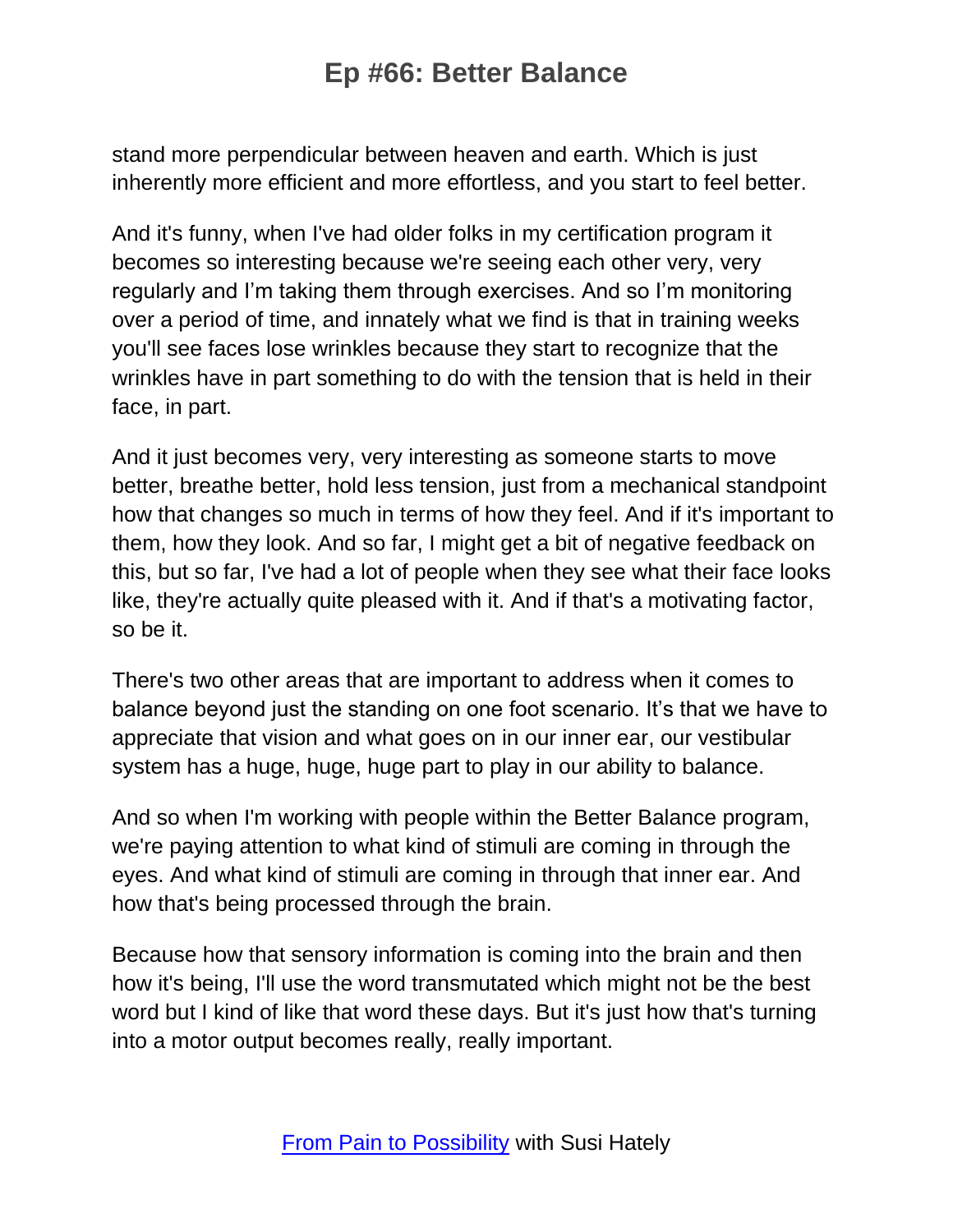So as I work with people to really recognize and improve what goes on with their eyes and what goes on with what is being trained in our inner ear, interestingly enough, how that balance shows up becomes way better. Much, much better. And then the confidence shows up too.

And so when we're working on it from these different arenas, now when you're going out for the walk your reaction time starts to get faster. So if you were to sort of slip on ice, or come off the curb in a funky way, or you're walking on trails and you see the roots that are in front of you and you might kind of get scared, you find that that scare, that fear starts to fade away.

And what is replaced is confidence and clarity. Knowing that you've got this. That if you were to sort of lose your base of support or that your head would kind of shift off of that base of support then you can catch yourself. You can grab something to hold on to. You've just got a greater sense of reactivity.

Now there's one other component I want to mention before we finish up the episode, and that is this idea of deliberate rest. Of being able to tune into your nervous system and helping it down regulate. Now, years ago what we called this was the relaxation response. And these days the terminology has been shifted to something more round, deep down regulation. Which is really helping you come into this place of rest.

And when we can come into that place, now we start to pick up our energy reserves. We're less depleted, and when we're in a less depleted state we can respond much faster than when we're in a bit more of a wired state. So rest is a huge component as well to improving one's balance and to staying on top of one's feet.

What's interesting about balance is a lot of my 50 year old clients start to mention to me, "You know what? I think I need to keep improving this." And it's like, "Yeah." I mean, balance can be improved at any age. But like I